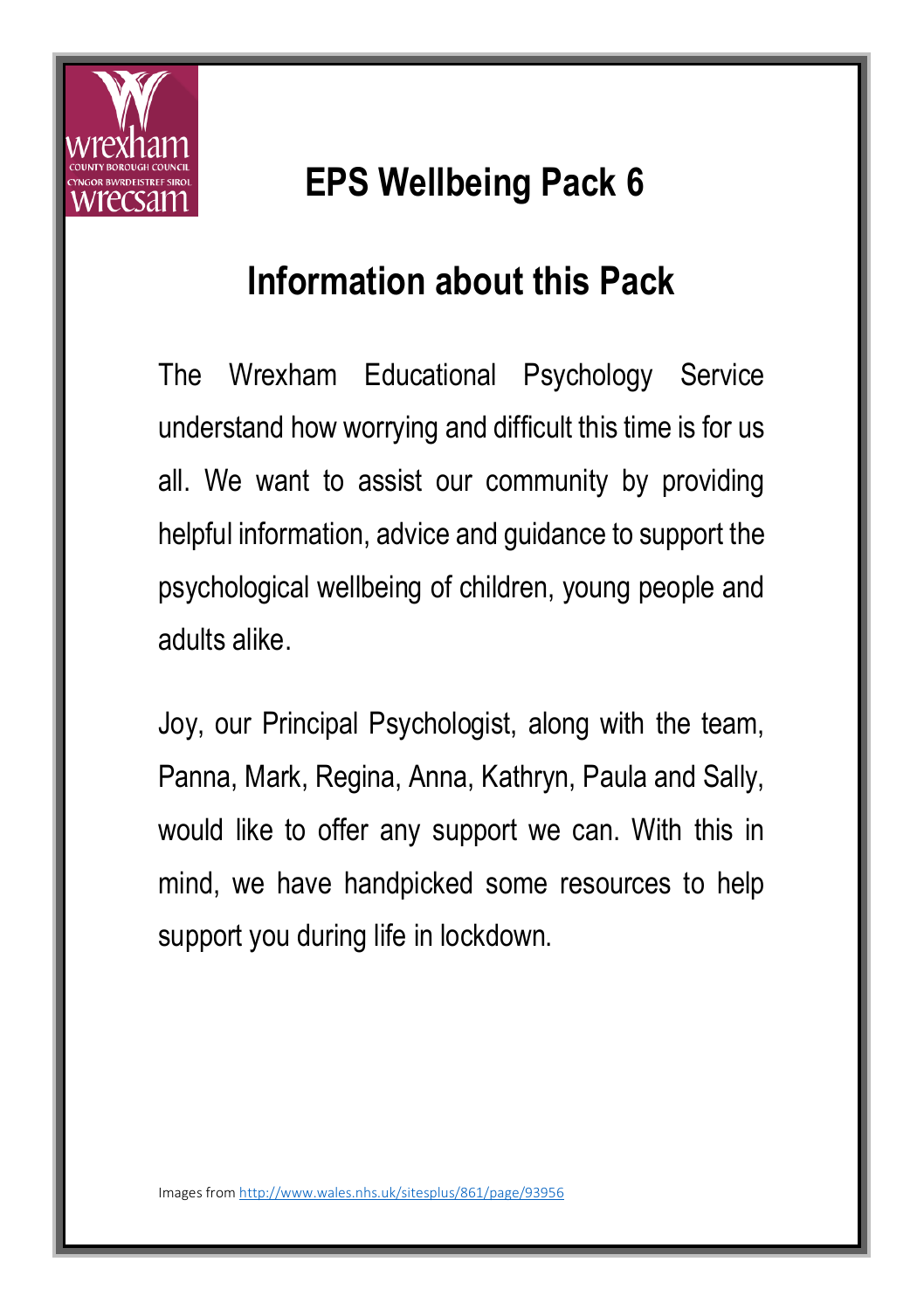

## **Not Forgetting the Essentials**

Sleep is essential for emotional and physical wellbeing. The **Sleep Foundation** have created simple **[guidelines](https://www.sleepfoundation.org/sleep-guidelines-covid-19-isolation)** to help maintain consistent, high-quality sleep during lockdown.

Staying connected is very important when we cannot see each other face-to-face. **Cambridge University** have suggested some **[easy ways to stay connected](https://www.cambridge.org/elt/blog/2020/04/17/supporting-every-teacher-4-activities-to-encourage-social-connectedness-in-teenage-learners/)** with classmates and colleagues whilst we cannot see each other.

Keeping emotional well-being in mind is also key during lockdown. The ELSA Support Network have created a **[May calendar of activities](https://www.elsa-support.co.uk/wp-content/uploads/2020/04/May-Calendar.pdf)** to help support children.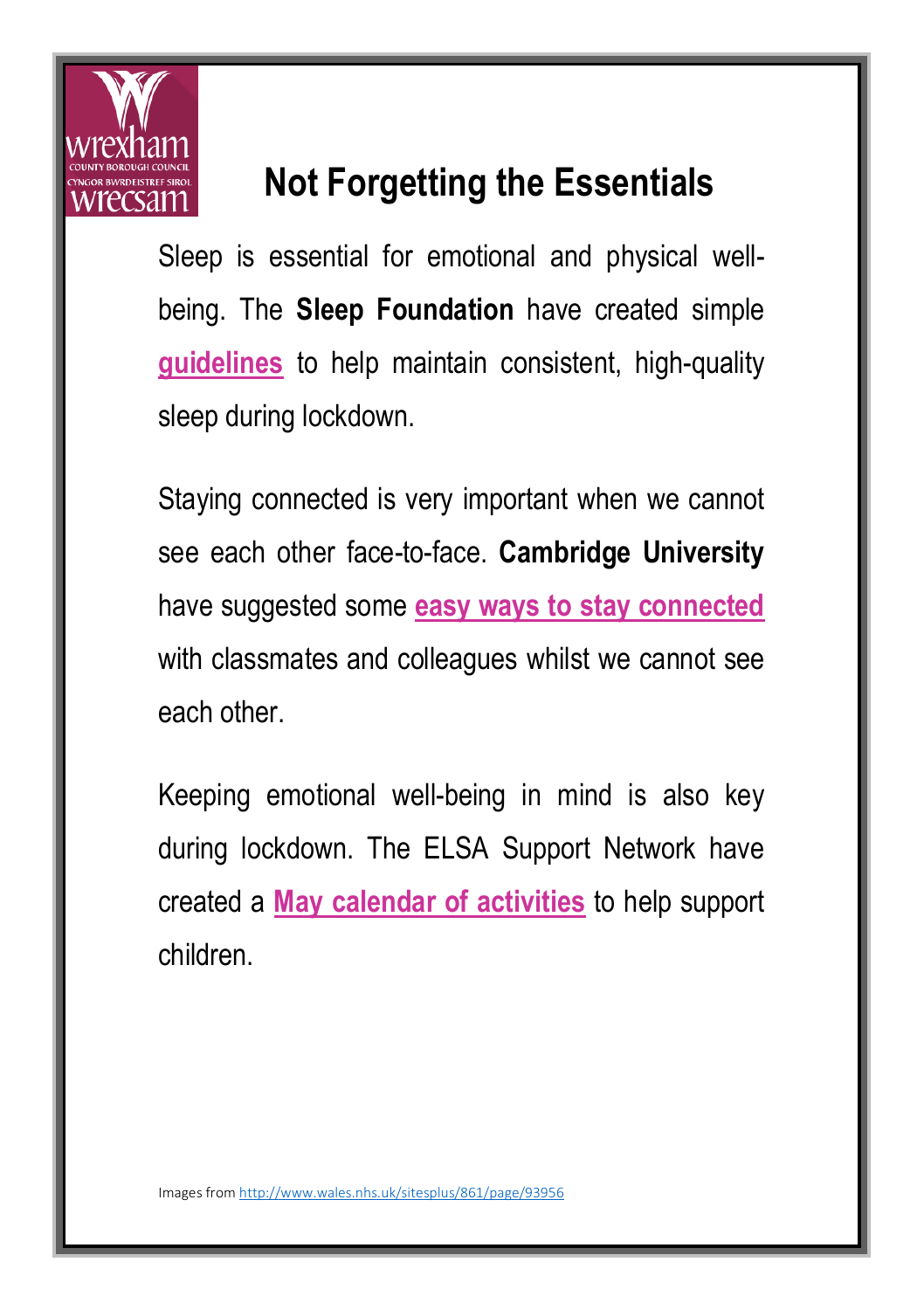

## **Reminder of Important Documents**

**Teachers and School Staff** The British Psychological Society have written some advice for schools detailing ways to **[foster](https://www.bps.org.uk/sites/www.bps.org.uk/files/Member%20Networks/Divisions/DECP/Teacher%20resilience%20during%20coronavirus%20school%20closures.pdf)  [staff resilience](https://www.bps.org.uk/sites/www.bps.org.uk/files/Member%20Networks/Divisions/DECP/Teacher%20resilience%20during%20coronavirus%20school%20closures.pdf)** during school closures

**Key Worker Parents** The British Psychological Society have . written some advice for key worker parents to **[help your child](https://www.bps.org.uk/sites/www.bps.org.uk/files/Policy/Policy%20-%20Files/Advice%20for%20keyworker%20parents%20-%20helping%20your%20child%20adapt.pdf)  [adapt](https://www.bps.org.uk/sites/www.bps.org.uk/files/Policy/Policy%20-%20Files/Advice%20for%20keyworker%20parents%20-%20helping%20your%20child%20adapt.pdf)** during Covid-19

#### **Resources in Additional Languages**

**Doctors of the World** and **The Royal College of Psychiatrists** have produced **[essential information](https://www.doctorsoftheworld.org.uk/coronavirus-information/)** regarding isolation and contacting the NHS as well as **[mental health advice](https://www.rcpsych.ac.uk/mental-health/translations)** in many different languages including Welsh, Polish and Arabic among others.

#### **Older Children and Teenagers**

**[CAMHS](http://youngwrexham.co.uk/blog/young-peoples-wellbeing-resource-pack/)** and **[Young Minds](https://youngminds.org.uk/find-help/looking-after-yourself/coronavirus-and-mental-health/?fbclid=IwAR0jtY6ezpvXE26ckFRf0ecHLqFMkmOmTPYDowI2WcmZQLODjuyybe_MBg0#what-else-can-i-do-to-look-after-my-mental-health?-)** have produced resource packs offering practical help and advice for addressing your anxieties and well-being in light of Coronavirus.